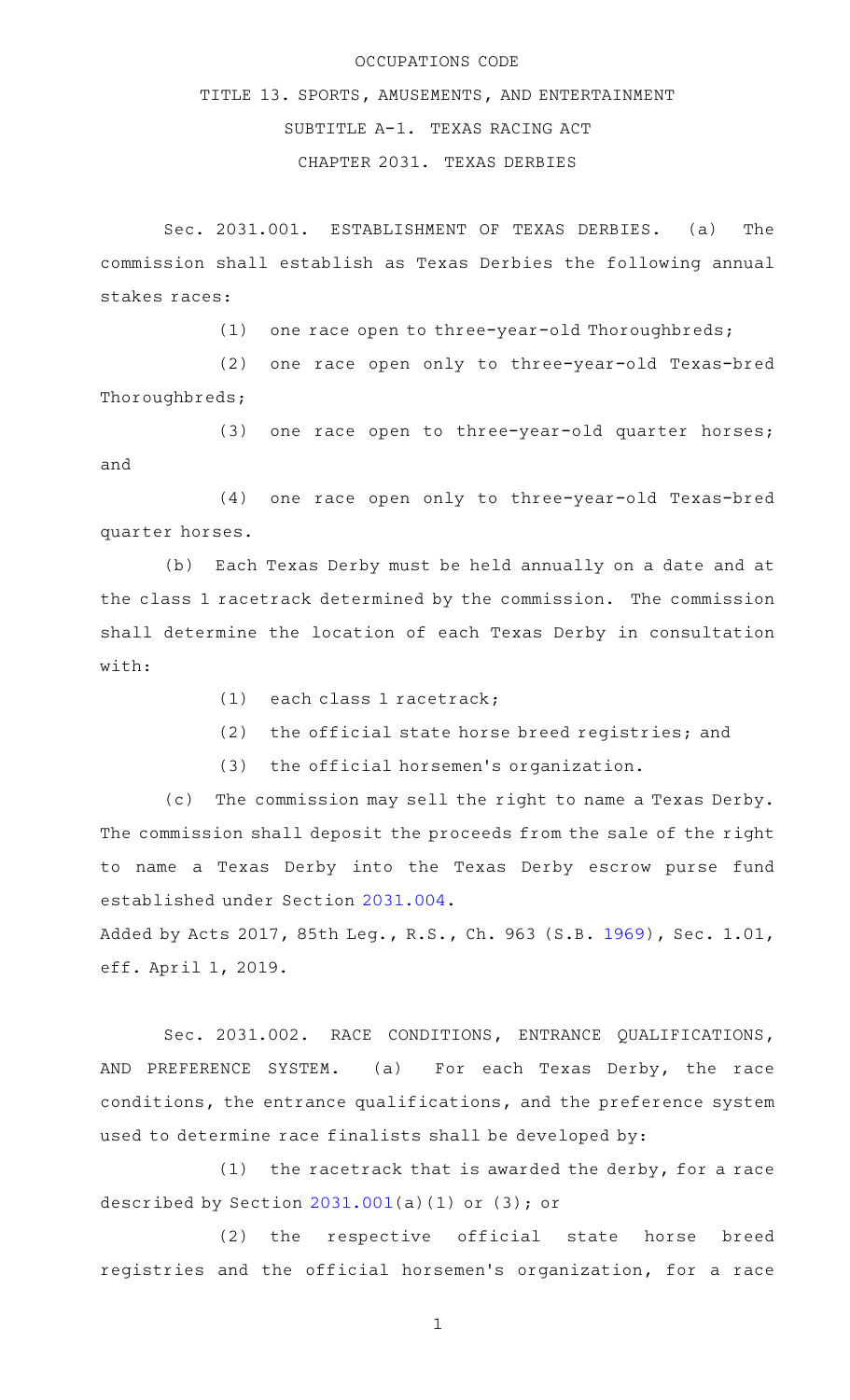described by Section [2031.001](http://www.statutes.legis.state.tx.us/GetStatute.aspx?Code=OC&Value=2031.001)(a)(2) or (4).

 $(b)$  The race conditions, the entrance qualifications, and the preference system developed under Subsection (a) are subject to review and approval by the executive director. Added by Acts 2017, 85th Leg., R.S., Ch. 963 (S.B. [1969](http://www.legis.state.tx.us/tlodocs/85R/billtext/html/SB01969F.HTM)), Sec. 1.01, eff. April 1, 2019.

Sec. 2031.003. PRERACE EXAMINATION. (a) For each Texas Derby, the commission shall appoint a state veterinarian to conduct a prerace examination of each horse entered in the race to determine whether the horse:

 $(1)$  is healthy; and

(2) meets standards set by commission rule for racing.  $(b)$  The examination may:

 $(1)$  be conducted at any time before the race; and

(2) include any procedure that the state veterinarian considers necessary to make the determination required by Subsection (a).

Added by Acts 2017, 85th Leg., R.S., Ch. 963 (S.B. [1969](http://www.legis.state.tx.us/tlodocs/85R/billtext/html/SB01969F.HTM)), Sec. 1.01, eff. April 1, 2019.

Sec. 2031.004. TEXAS DERBY ESCROW PURSE FUND. (a) The commission shall establish a Texas Derby escrow purse fund.

(b) Notwithstanding Section [2023.053](http://www.statutes.legis.state.tx.us/GetStatute.aspx?Code=OC&Value=2023.053) or [2024.055](http://www.statutes.legis.state.tx.us/GetStatute.aspx?Code=OC&Value=2024.055) or any other law, the commission by rule shall determine a portion of the fees, charges, and other revenue collected under this subtitle to be deposited to the credit of the Texas Derby escrow purse fund in the amount reasonably necessary to maintain competitive purses for each Texas Derby.

(c) The commission shall by rule establish a schedule of entrance fees for participants in each Texas Derby. A portion of each entrance fee, in the amount determined by the commission under Subsection (b), shall be deposited in the Texas Derby escrow purse fund.

(d) The commission by rule may assess under this subtitle additional charges and fees, including gate fees, to supplement the funds otherwise deposited in the Texas Derby escrow purse fund

2